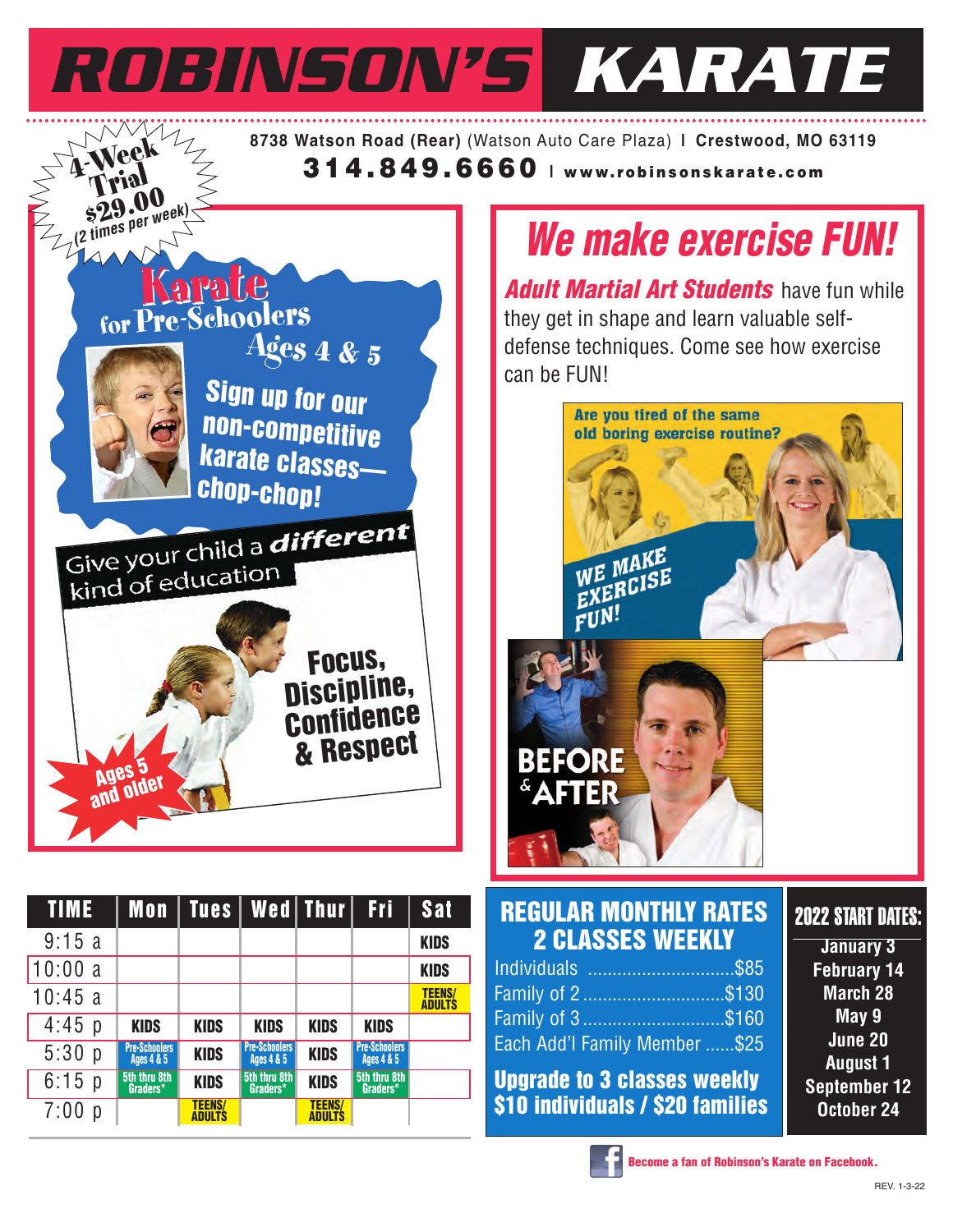# **PRIVATE LESSONS** *Hire Steve Robinson for*

### **See What a Difference They Make!**

"My son was having a difficult time concentrating in the karate class setting. Steve recommended private lessons and wow what a difference they have made! The one-on-one attention has provided my son with the in-depth instruction that he needed. He's made vast improvements in his technique, form and focus and I couldn't be happier with these weekly sessions."

*— Michelle Orr*

"Private lessons with Steve have perfected the small things in my martial arts progress, including: timing, hand position, balance and footwork. Working individually with Steve allows him to focus on my techniques and make important small adjustments that improve my overall mastery of the art.

Steve is also able to adapt to my changing schedule. I have a specific meeting time with him each week. However, Steve has always been understanding of my often changing schedule and periodic travel requirements. It is not unusual for me to have to change our set meeting time once a month."

> *— Jay Rogers, Manager-Dealer & Sales Support Service Purina Animal Nutrition LLC*

"We went to Robinson's for private karate lessons because our 8 year old son was dealing with ADHD—an inability to focus and low self confidence. Steve Robinson has been brilliant with our son and his teaching style perfectly combines and balances patience with sternness. never focusing on the negative and only on the positive, Mr. Robinson really understands how to motivate his young students. The end result has been remarkable. Our son has made huge strides in his ability to focus on the task at hand. He's happier in general and loves karate."

*— Jason Franz, CRNA, Major, United States Army*

"Steve is the best. In private lessons he gives me alternative approaches, taking as much time as I need to figure out how to make a move work best for me." *— Kellie Jones*



**STEVE ROBINSON**

**Call 314-849-6660 for details.**

### PICK A TOPIC:

- Street Defense for Women
- Traditional Martial Arts

*Try it for FREE!*

- Self-Defense & Fitness



**— CANCELLATION POLICY —** Please call 6 hours in advance to avoid being charged for lesson.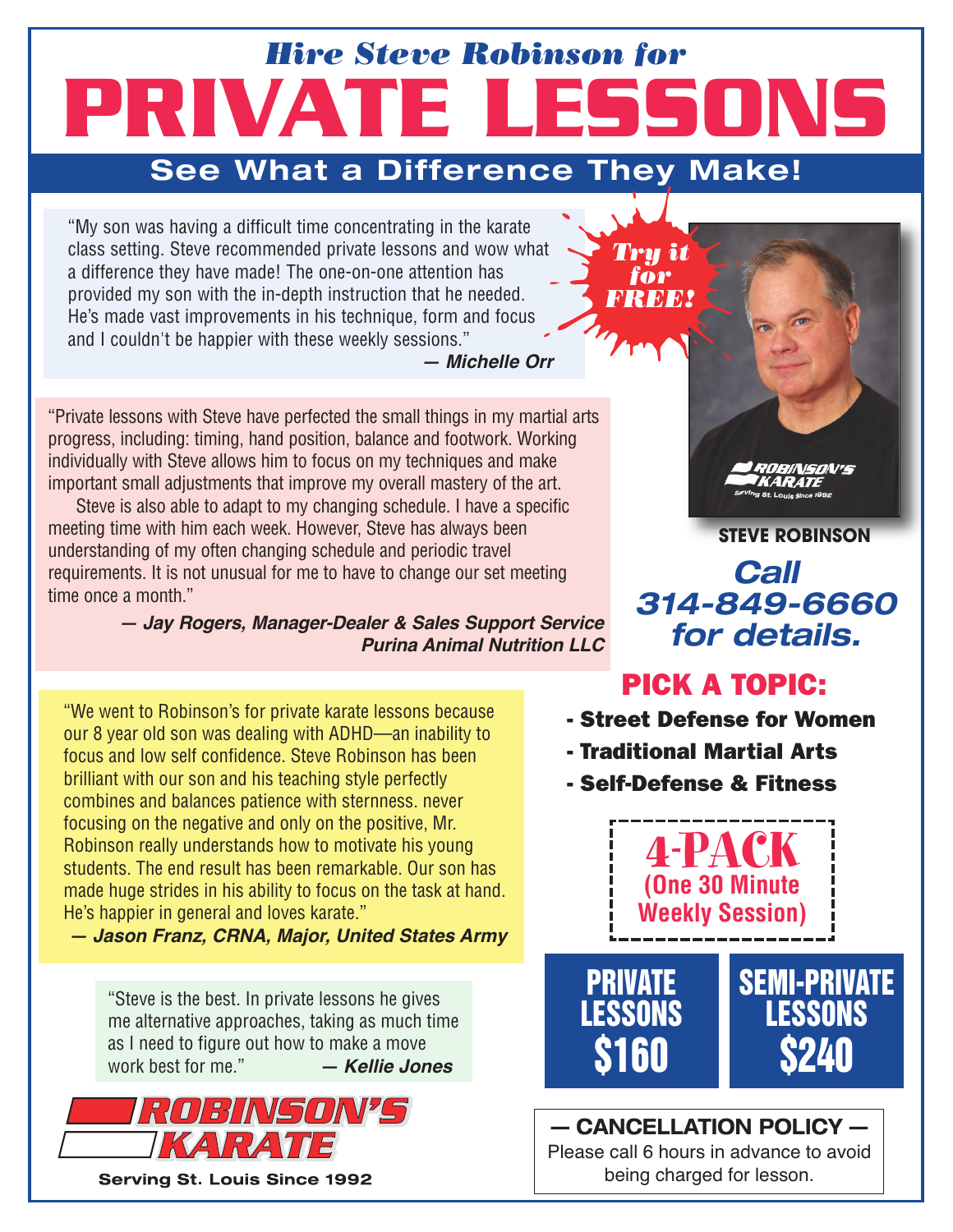

### **Earn Points! Earn Rewards! Earn Belts!**



# **FREE for students taking in-person classes!**

**Regular price \$29.99 per month**

### **Mondays**

**Saturdays**

- **4:45p KIDS**
- 
- **5:30p Pre-Schoolers 10:00a KIDS Ages 4 & 5**

**9:15a KIDS**

**6:15p 5th thru 8th graders**

**Group Zoom Code:** https://zoom.us/j/4459180901?pwd=Sk JCSXNsVFd4NDByUzNKWU-JybFVndz09

**or email** steve@robinsonskarate.com



#### **The \$138 Special Events** *Our Place or Yours*

### *STREET DEFENSE FOR WOMEN Teaching What Matters!*

### **Topics Covered:**

- $\blacksquare$  Avoiding dangerous situations
- **n** Stand-up Confrontations
- **n** One-on-One Scenarios
- **n** Ground Fighting
- **N** Verbal Self-Defense
- **n** Psychological Preparedness and...

**MUCH MORE! Wear sweat pants and T-Shirt**

**B**ULLY

& **STOPPERS! STOPPERS!**

This event teaches important safety tips, how to deal with a bully, stranger-danger awareness and easyto-learn self-defense moves.

#### **HAVE FUN**

**LEARN TO DEFEND YOURSELF**

**THE PERFECT BALANCE BETWEEN ENTERTAINMENT AND EDUCATION**

**30-40 minutes**

**60 minutes**

**REAL LIFE STORIES ABOUT CHILDREN PROTECTING THEMSELVES**

**KIDS LOVE IT...PARENTS ARE IMPRESSED...EDUCATORS RECOMMEND IT!**

### BIRTHDAY PARTIES

Let us edu-tain the kids with a 90 minute martial arts spectacular including high-flying kicks, secret punches and an impressive board breaking demonstration!

> **PART I — KARATE CLASS (45 min.) PART II — THE PARTY (45 min.)**

**INCLUDES:**

**• Invitations • Participation Certificates**

**Call Steve at 314-849-6660 to book your event/party today!**